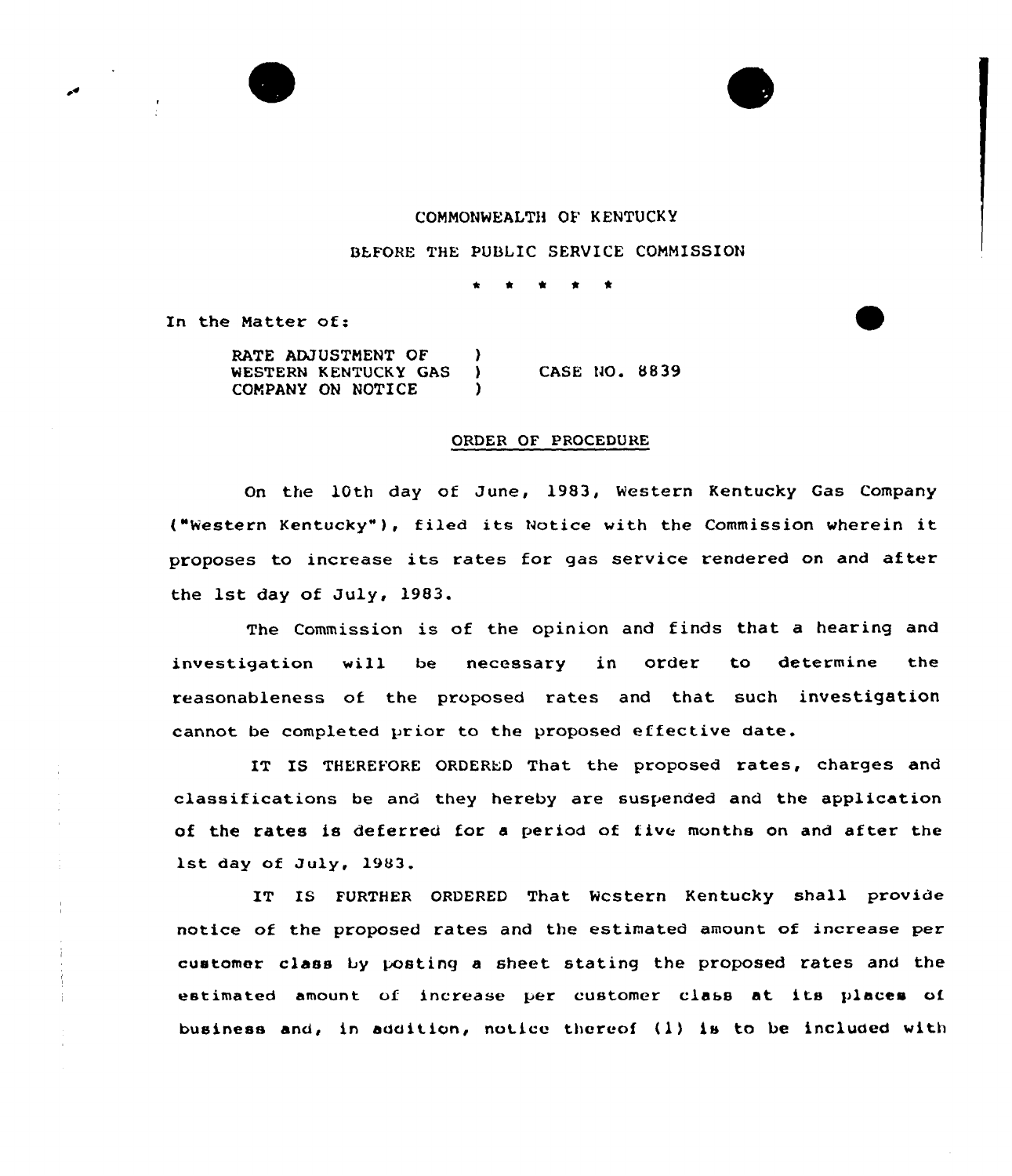customer billings made on or before the application is filed with the Public Service Commission, {2) is to be published by such date in a trade publication or newsletter going to all customers, or (3) is to be published once a week for three consecutive weeks in a prominent manner in <sup>a</sup> newspaper or newspapers of general circulation in its service area, the first publication to be made prior to the filing of the applicatian with the Commission.

IT IS FURTHER ORDERED That the notice or publication shall include <sup>a</sup> statement to the effect {l) that any corporation, association, body politic ar person may, by motion within 30 days after receiving notice of the proposed rate changes, request leave to intervene; (2) that the motion to intervene should be submitted to the Public Service Commission, 730 Schenkel Lane, P.O. Box 615, Frankfort, Kentucky, 40602, and should set forth the grounds for the request including the status and interest of the party; and (3) that a copy of the application and testimony is available for inspection (name of location or locations} and that copies of the application and testimony may be obtained by each intervenor in this proceeding by contacting the applicant at a name and address to be stated in the notice or publication. Each notice or publication shall also contain the following languages

> The rates contained in this notice are the rates proposed by Western Kentucky Gas Company, However, the Public Service Commission may order rates to be charged that differ from these proposed rates. Such action may result in rates for consumers other than the rates in this notice.

IT IS FURTHER ORDERED That two weeks subsequent to the filing of the application, Western Kentucky shall file its testimony in verified prepared form unless filed earlier.

 $-2 -$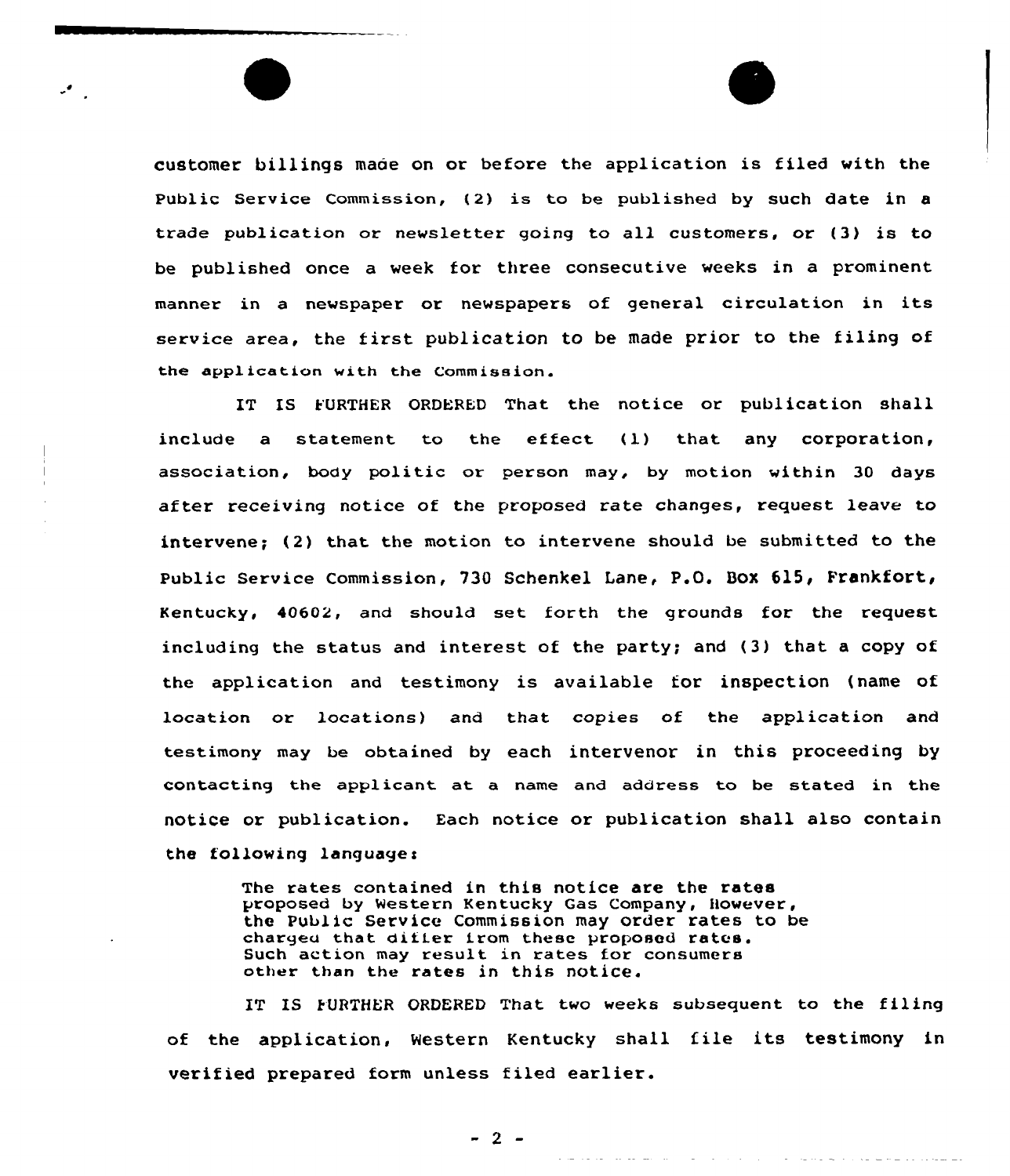IT IS FURTHER ORDERED That five weeks subsequent to the filing of the application, all Requests for Information. each volume appropriately indexed, to Western Kentucky shall be due, unless submitted earlier, with copies to parties of record and 12 copies to be submitted to the Commission.

 $\overline{\phantom{a}}$ 

IT IS FUTHER ORDERED That seven weeks subsequent to the filing of the application, Western Kentucky shall mail or deliver Responses, each volume appropriately indexed, to the original Requests for Information, unless submitted sooner, with copies to parties of record and 12 copies to be submitted to the Commission, and all Responses shall identify the witness or witnesses who will be responsible for responding to questions relating to each request for information.

IT IS FURTHER ORDERED That nine weeks subsequent to the filing of the application, all Supplemental Requests for Information (to include only those matters within the scope of the initial request), each volume appropriately indexed, to Western Kentucky shall be due, unless submitted sooner, with copies to parties of record and 12 copies to be submitted to the Commission.

IT IS FURTHER ORDERED That ten weeks subsequent to the filing of the application, Western Kentucky shall mail or deliver Responses, each volume appropriately indexed, to Supplemental Requests for Information, unless submitted sooner, with copies to parties of record and 12 copies to be submitted to the Commission, and all Supplemental Responses shall identify the witness or witnesses who vill be responsible for responding to questions relating to each request for information.

- 3 -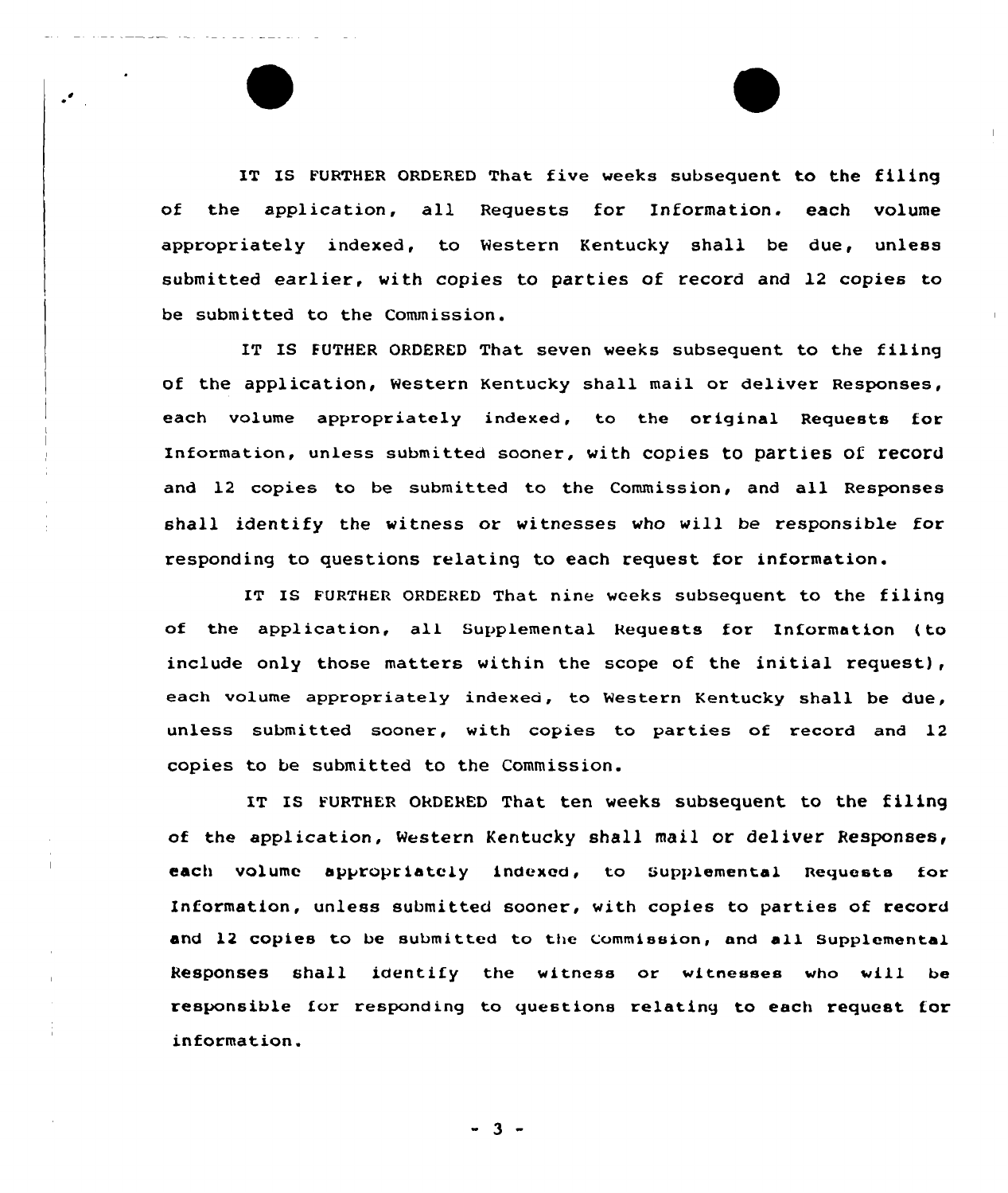IT IS FURTHER ORDERED That eleven weeks subsequent to the filing of the application, Intervenors shall file their testimony in verified prepared form, with copies to parties of record and 12 copies to be submitted to the Commission.

IT IS FURTHER ORDERED That thirteen weeks subsequent to the filing of the application, all Requests for Information, each volume appropriately indexed, to Intervenors shall be due, unless submitted sooner, with copies to parties of record and 12 copies to be submitted to the Commission.

IT IS FURTHER ORDERED That Intervenors shall mail or deliver Responses, each volume appropriately indexed, to Requests for Information within three weeks (sixteen weeks subsequent to the filing of the application) of receipt, unless submitted sooner, with copies to parties of record and 12 copies to be submitted to the Commission, and the Responses shall identify the witness or witnesses who will be responsible for responding to questions relating to each request for information.

IT IS FURTHER ORDERED That <sup>a</sup> hearing be and it hereby is scheduled to commence on October 11, 1983, at 9:00 a.m., Eastern Daylight Time, in the Commission's offices at Frankfort, Kentucky, for the purpose of cross-examination of witnesses of Western Kentucky, cross-examination of witnesses of Intervenors, and the presentation of rebuttal testimony, if any, by Western Kentucky.

IT IS FURTHER ORDERED That where notice of the hearing pursuant to KRS 424.300 is published by Western Kentucky in <sup>a</sup> newspaper, it shall be published in a newspaper of general circulation in the areas

- 4 -